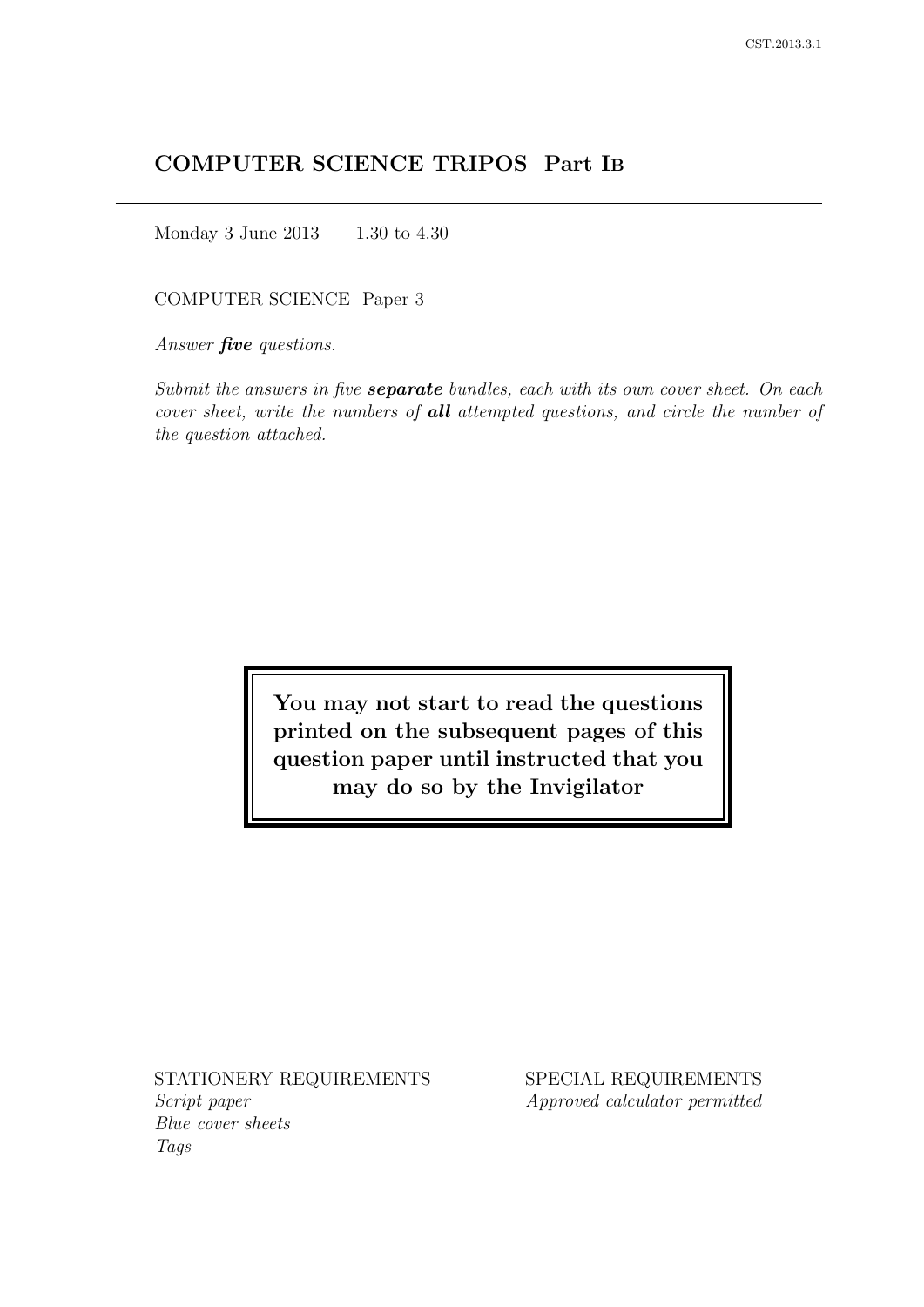#### 1 Algorithms II

The context for this question is the search for a minimum spanning tree (MST) for a weighted connected graph.

- (a) Give a clear definition of the following MST technical expressions, describing also the type of X and Y: "X respects Y", "z is a safe edge".  $[3 \text{ marks}]$
- (b) For each of the following statements, say whether it is true or false and then support your argument with a correctness proof or a small counterexample as appropriate. [You should give a specific graph, preferably small, if you are offering a counterexample.]
	- $(i)$  In a graph where all edge weights are positive, if a subset of edges connects all vertices and has minimum total weight, then it is a tree. [2 marks]
	- $(ii)$  In a graph where edge weights may be positive or negative, if a subset of edges connects all vertices and has minimum total weight, then it is a tree. [5 marks]
	- (*iii*) Let T be a minimum spanning tree, C be a cut and  $e$  be the lightest edge crossing the cut. Assume  $e \notin T$ . Call f one of the edges of T that crosses the cut (one must exist because  $T$  spans all vertices). Then the set of edges  $T \cup \{e\} \setminus \{f\}$  is also a tree. [10 marks]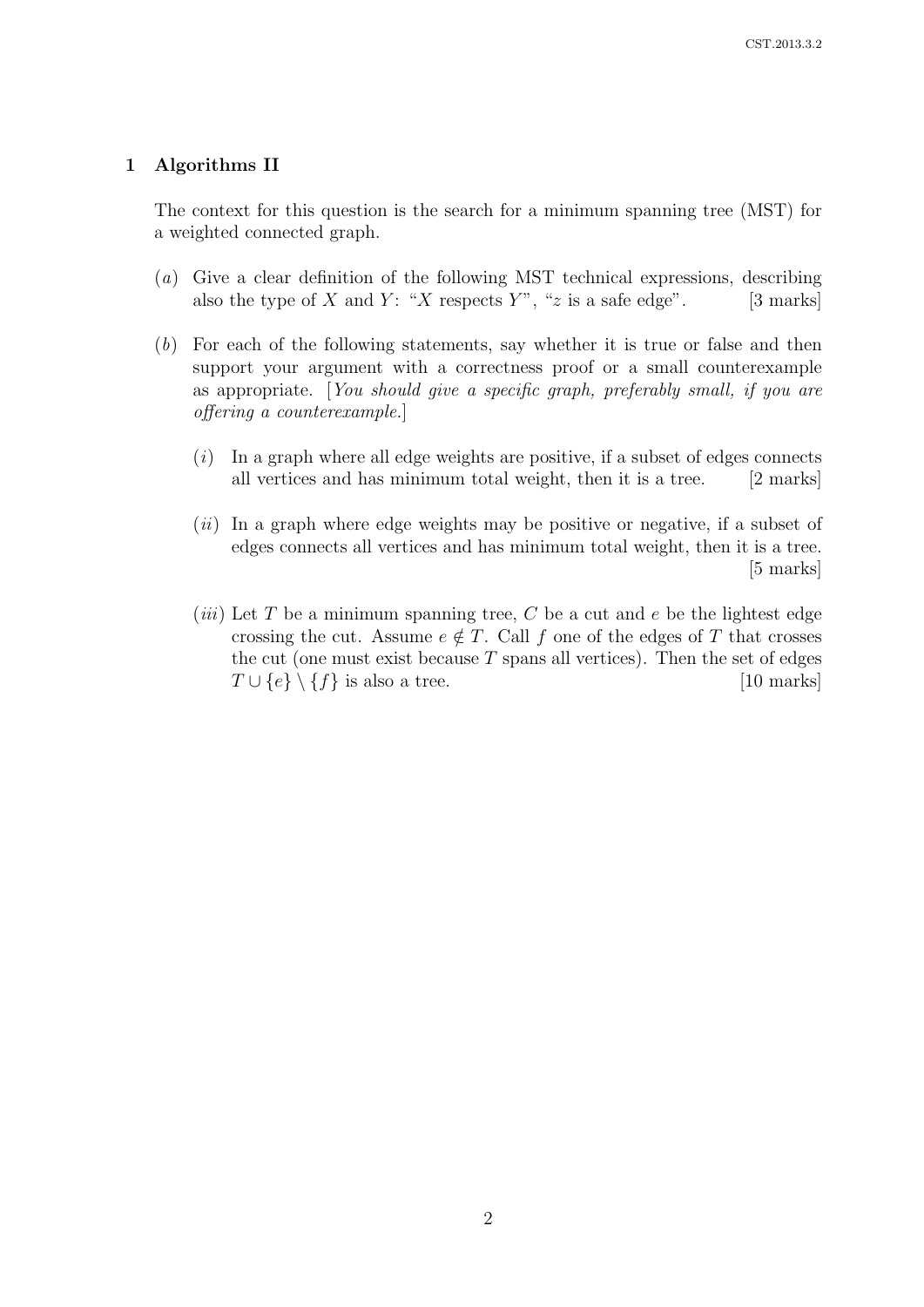## 2 Algorithms II

- (a) Draw a clear sequence of commented snapshots showing what happens when applying the following sequence of operations to the two-tree Fibonacci heap pictured below, where asterisks denote marked nodes.
	- insert key 5
	- extract the minimum
	- decrease key 8 by 2

9 3  $\vert \ \ \rangle$ 4 6\* | 7\* | 8

[You should draw one snapshot after each operation; and also, if it makes your explanation clearer, between 0 and 3 snapshots at key points during each operation.]

[7 marks]

(b) Explain how "cascading cuts" work. [2 marks]

- (c) Explain in clear detail why "cascading cuts" are necessary to achieve the Fibonacci heap's performance. What methods would be slower without cascading cuts, and by how much? [5 marks]
- (d) "If, in a Fibonacci heap, we never call decrease Key () or delete (), then at any time the degree (number of children) of any node is at most  $\lceil \lg n \rceil$ , where n is the total number of nodes in the heap at that time." True or false? Give a proof or a counterexample. [6 marks]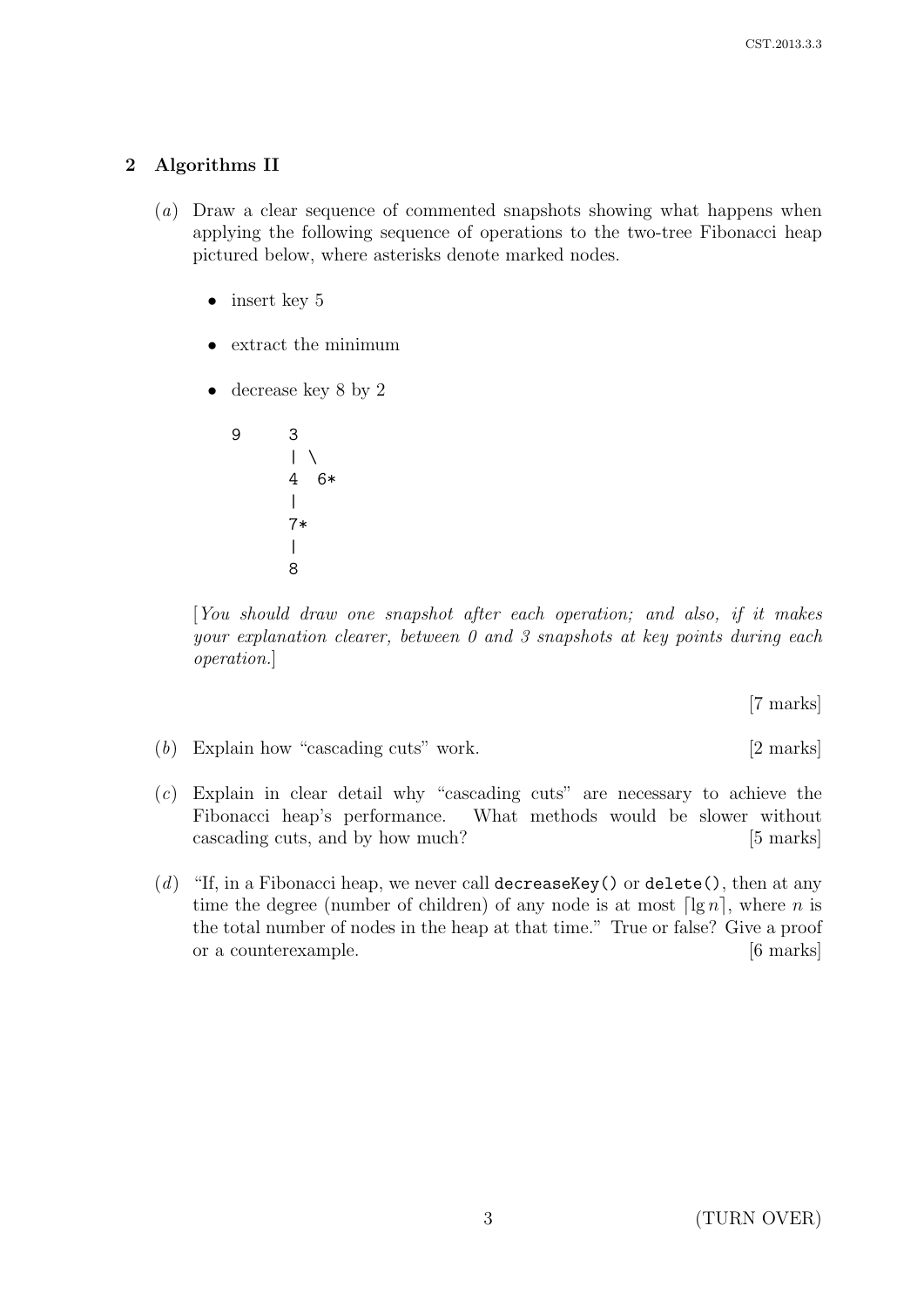## 3 Programming in C and C++

(a) You have acquired a C program which declares an array v, populates it, and later writes it to a file in binary:

```
#define NITEMS 100
struct Elem { signed long val; char flags; } v[NITEMS];
...
fwrite(file, 1, sizeof(v), v);
```
When run on a legacy processor (which no longer exists) this produces a file containing 500 bytes, but when re-compiled and executed on three modern desktops using various compilers it produces files containing respectively 800, 1200 and 1600 bytes. On all implementations char is an 8-bit value.

- $(i)$  Explain what might be happening in the four versions in terms of compiler assumptions of alignment and size, in bits, of type long. Also give the values of sizeof(struct Elem). [3 marks]
- $(ii)$  You now wish to read a file produced by the legacy processor into a version of the program running on your new desktop machine (one of the three above). Outline the changes, if any, you would need to make to the call to fread, mirroring the call to fwrite above, so that the resulting v may be successfully processed by the rest of the program. You may make any sensible assumptions about the legacy machine and your desktop machine provided you state them explicitly. Indicate how your program might be able to read both legacy- and new-format binary files. [10 marks]
- (b) (i) Write a C++ class T which contains a const integer field n. T should also have constructor(s) which initialise n to an integer argument passed as a parameter or to zero if no argument is given; T should also have a destructor. The constructor(s) and destructor should print the value of the n field of the object being constructed or destructed. Indicate why, or why not, any of your fields or methods are qualified with virtual. [3 marks]
	- $(ii)$  Explain how objects of class T are allocated and deallocated, for each of the three areas: heap, stack and static store, noting one case where appropriate use of virtual is essential. What, if any, overlap in programmer convenience is there between stack-allocated objects with destructors and try-finally in Java? [4 marks]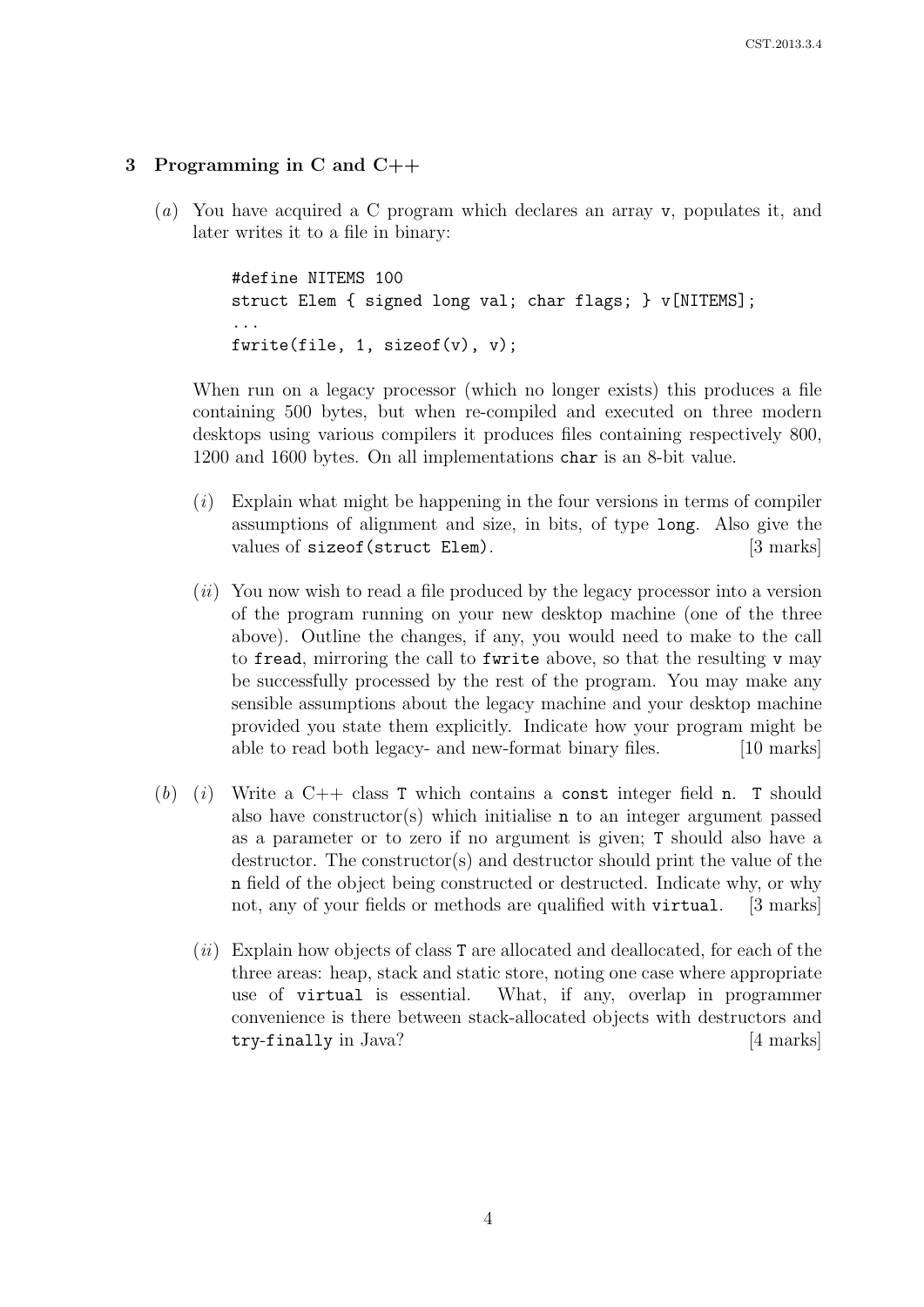### 4 Compiler Construction

- (a) Describe the costs and benefits of performing inline expansion of functions during compilation. [4 marks]
- $(b)$  Describe what is meant by *eliminating tail recursion*, when such an optimization can be applied and why it is a benefit. [4 marks]
- $(c)$  Consider the following ML-like program where the function f returns a function:

```
let val a = 99 in
let fun f b = let g c = a + b + c in g end
let val f1 = f 17 in
let val f2 = f 33 in
let val v = (f1 a) + (f2 a) in...
...
```
Describe carefully how this program fragment could be compiled. Explain how the expression

 $(f1 a) + (f2 a)$ 

would be evaluated by your compiled code. [12 marks]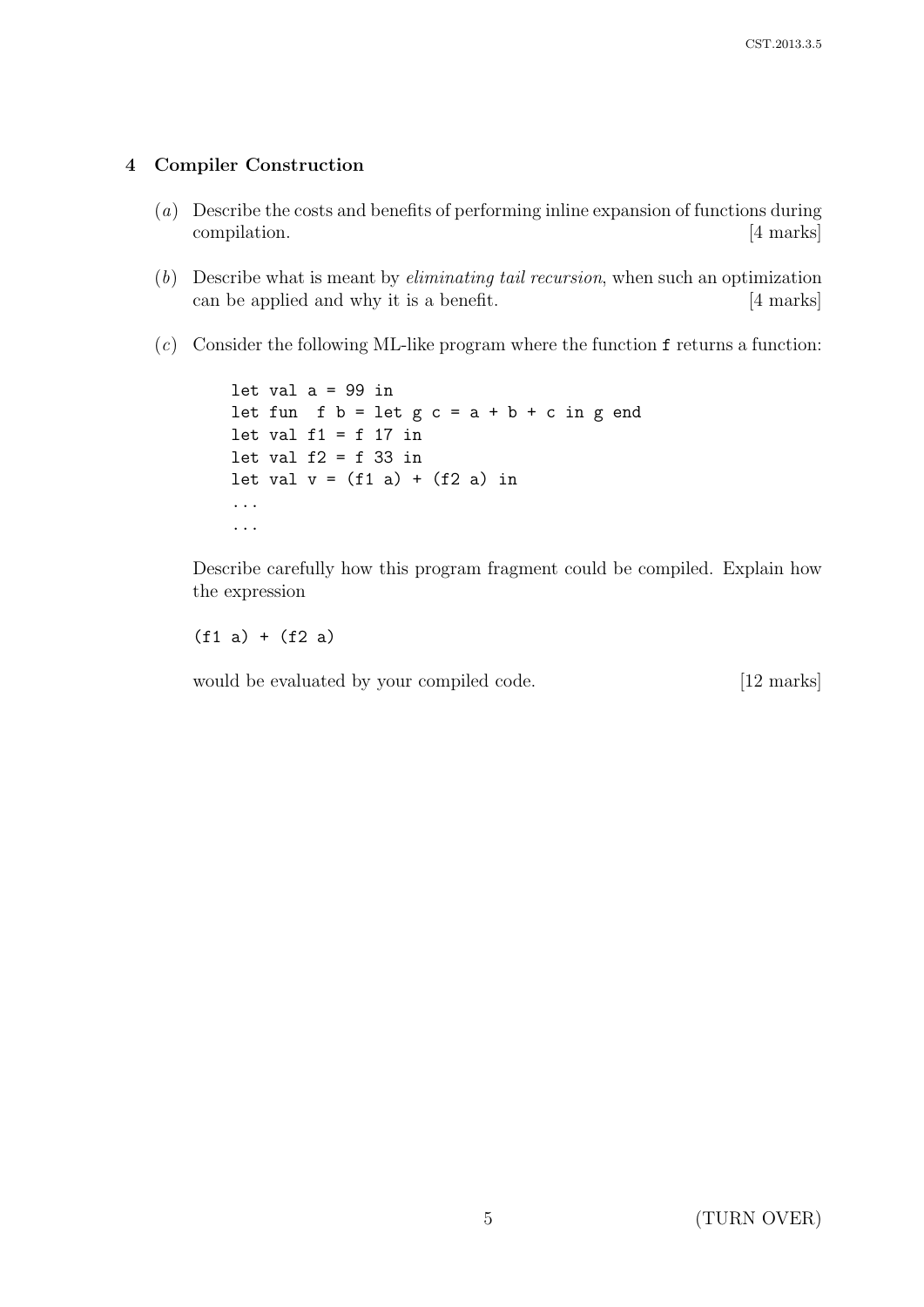### 5 Compiler Construction

(a) When is it useful to eliminate left-recursion from a grammar and why?

[2 marks]

(b) Write a recursive descent parser for the language generated by the following grammar.

> $E$  ::=  $E + F$  $| E - F |$ | F  $F : := NUM$ | ID | ( E )

> > [6 marks]

- (c) This section deals with how object-oriented classes are typically implemented by a compiler when only simple inheritance (each class has exactly one parent) is supported.
	- $(i)$  Describe in detail how objects are represented in memory and how this representation captures inheritance of attributes. [6 marks]
	- $(ii)$  Discuss how virtual methods can be implemented.  $[6 \text{ marks}]$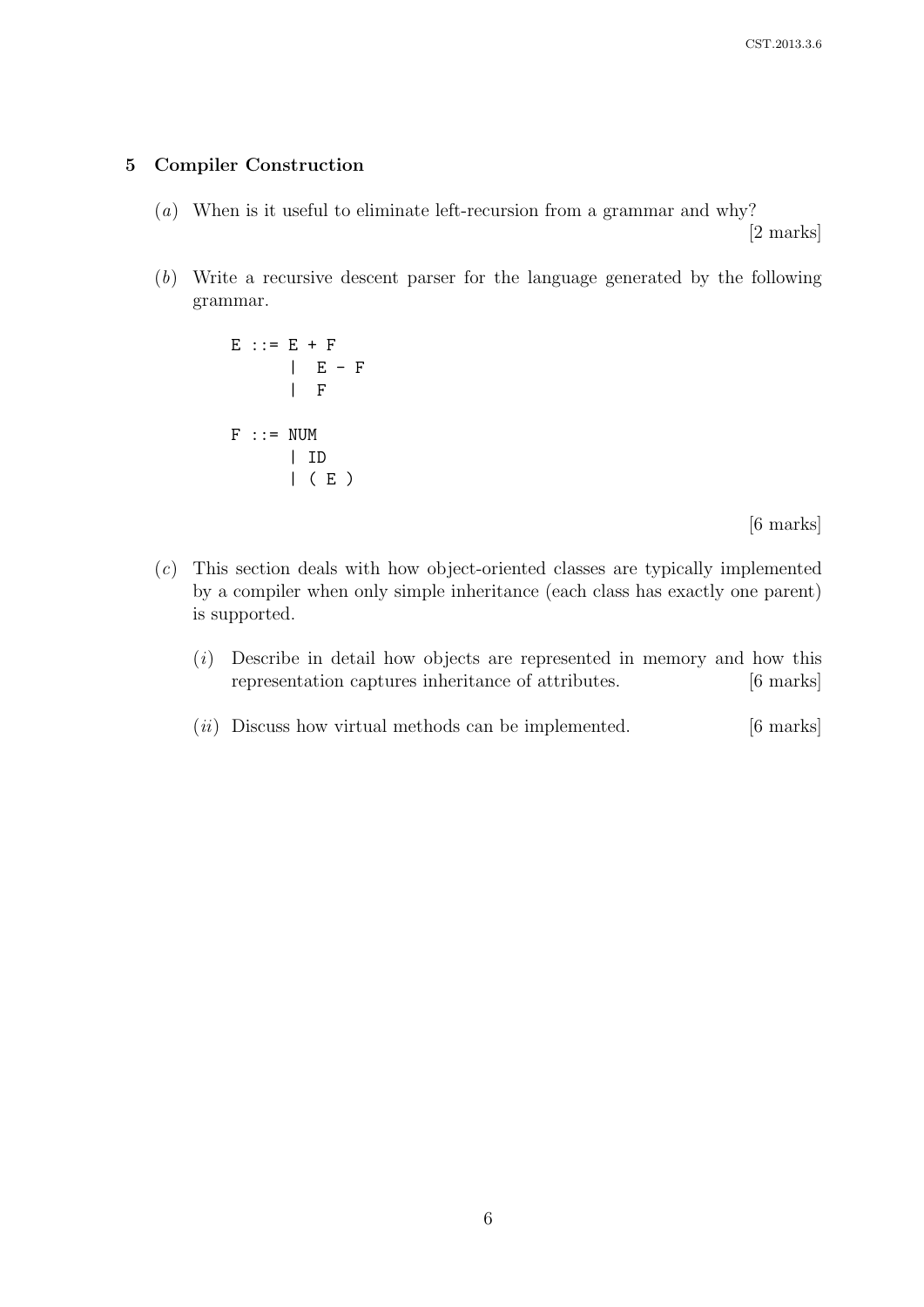## 6 Concepts in Programming Languages

- (a) Give one difference and one similarity between the programming languages:
	- $(i)$  Algol and Pascal [2 marks]
	- $(ii)$  SIMULA and Smalltalk  $[2 \text{ marks}]$
- (b) Define the parameter-passing mechanisms: by value, by reference, by value/result, and by name. [4 marks]
- (c) What is the type of the expression

fn f => fn g => fn x => f(  $g($  f x  $)$  )

given by the SML interpreter? Explain how this is inferred. [6 marks]

- (d) Give an example in the SML Modules language of a signature with an opaque type specification together with a structure that matches it. Explain your answer. [4 marks]
- (e) List two language innovations of the programming language Scala. Justify your answer. [2 marks]

7 (TURN OVER)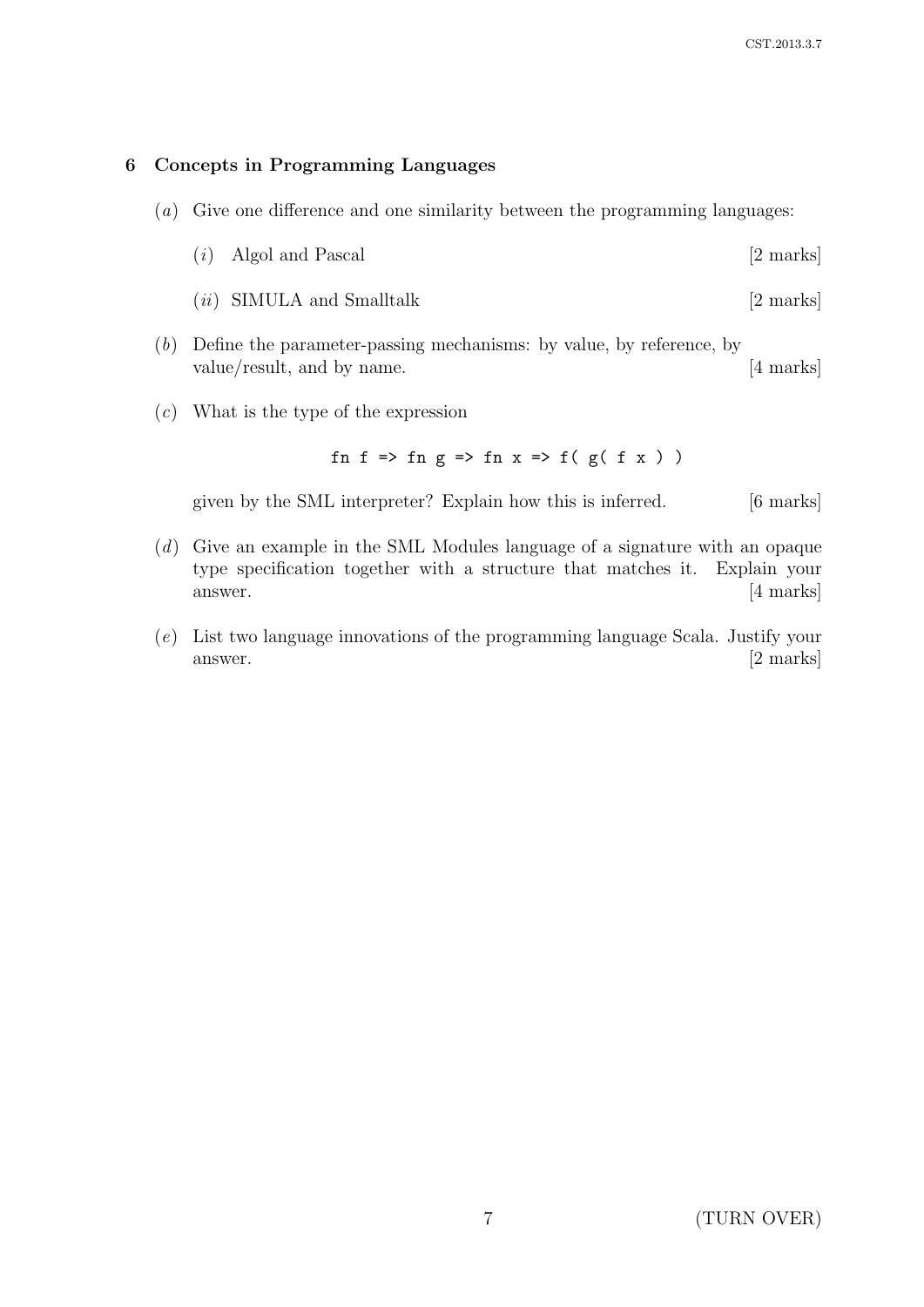### 7 Further Java

A Java developer implements a class loader as follows:

```
public class NetworkClassLoader extends ClassLoader {
 private String server;
private int port;
 NetworkClassLoader(String server, int port) { ... }
 @Override
 public Class<?> findClass(String name)
            throws ClassNotFoundException {
 //TODO: download class file and place contents in byte array b.
 return defineClass(name, b, 0, b.length);
 }
}
```
- (a) Describe what a Java class loader is, when it is used, and why a developer might need to implement their own class loader. [3 marks]
- (b) Write a Java program which accepts two arguments on the command line: a network port number and the full path to a Java class file in the file system. When executed, your program should wait indefinitely on the specified port for connections from clients. Whenever a client connects, your program should send the contents of the Java class file to the client. [8 marks]
- $(c)$  Complete the method findClass by downloading the class file from the program you wrote in part (b). Any error states should generate a ClassNotFoundException. [8 marks]
- (d) Outline a security vulnerability which might arise when using your implementation of NetworkClassLoader from part  $(c)$  together with the server you wrote for part  $(b)$ . [1 mark]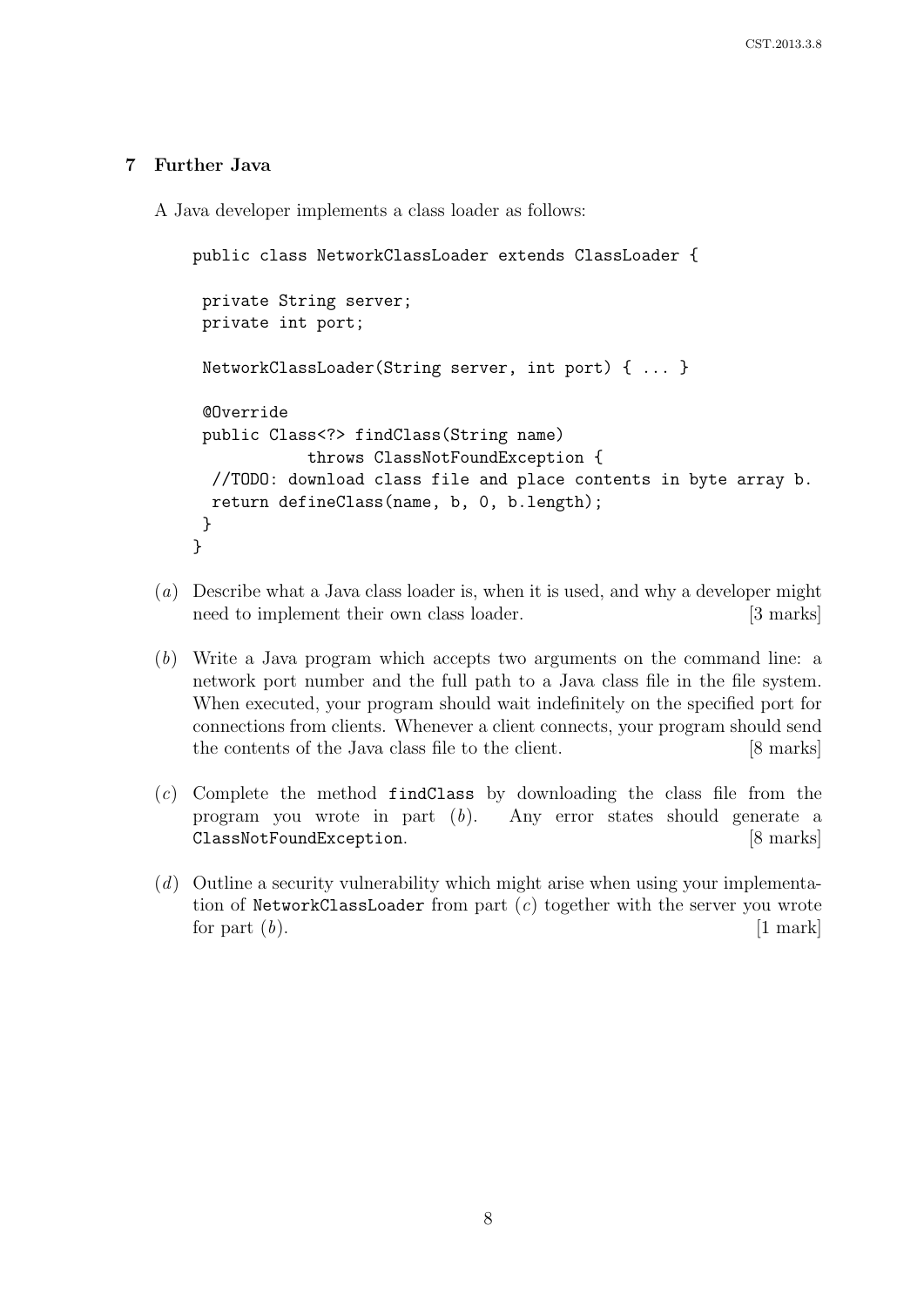#### 8 Prolog

(a) The propositional logic formula  $A \wedge B$  can be represented by the Prolog term  $and(Iit(A),lit(B)).$ 

Describe a scheme based on this example for representing an arbitrary propositional logic formula in Prolog. Demonstrate your scheme by encoding the formula  $\neg(\neg P \land (Q \lor \neg(R \land S)))$ . [4 marks]

(b) A formula is in Conjunctive Normal Form (CNF) if it is expressed as a conjunction (∧-ing) of clauses, where each clause is a disjunction (∨-ing) of literals.

Write a Prolog program for converting a propositional logic formula into CNF by implementing the following procedure:

- $(i)$  Push negations inwards until each applies only to a literal using  $De$ Morgan's laws:  $\neg(A \lor B) \simeq \neg A \land \neg B$  and  $\neg(A \land B) \simeq \neg A \lor \neg B$  [5 marks]
- (*ii*) Remove double negations of literals:  $\neg\neg A \simeq A$  [1 mark]
- $(iii)$  Distribute one disjunction from the formula over a conjunction or fail if no such disjunction exists:  $A \vee (B \wedge C) \simeq (A \vee B) \wedge (A \vee C)$  [6 marks]
- (iv) Repeatedly apply the distribution step until no more distribution can be done [4 marks]

Ensure that your predicates behave appropriately with backtracking, avoid over-use of cut, and are commented appropriately. Minor syntactic errors will not be penalised.